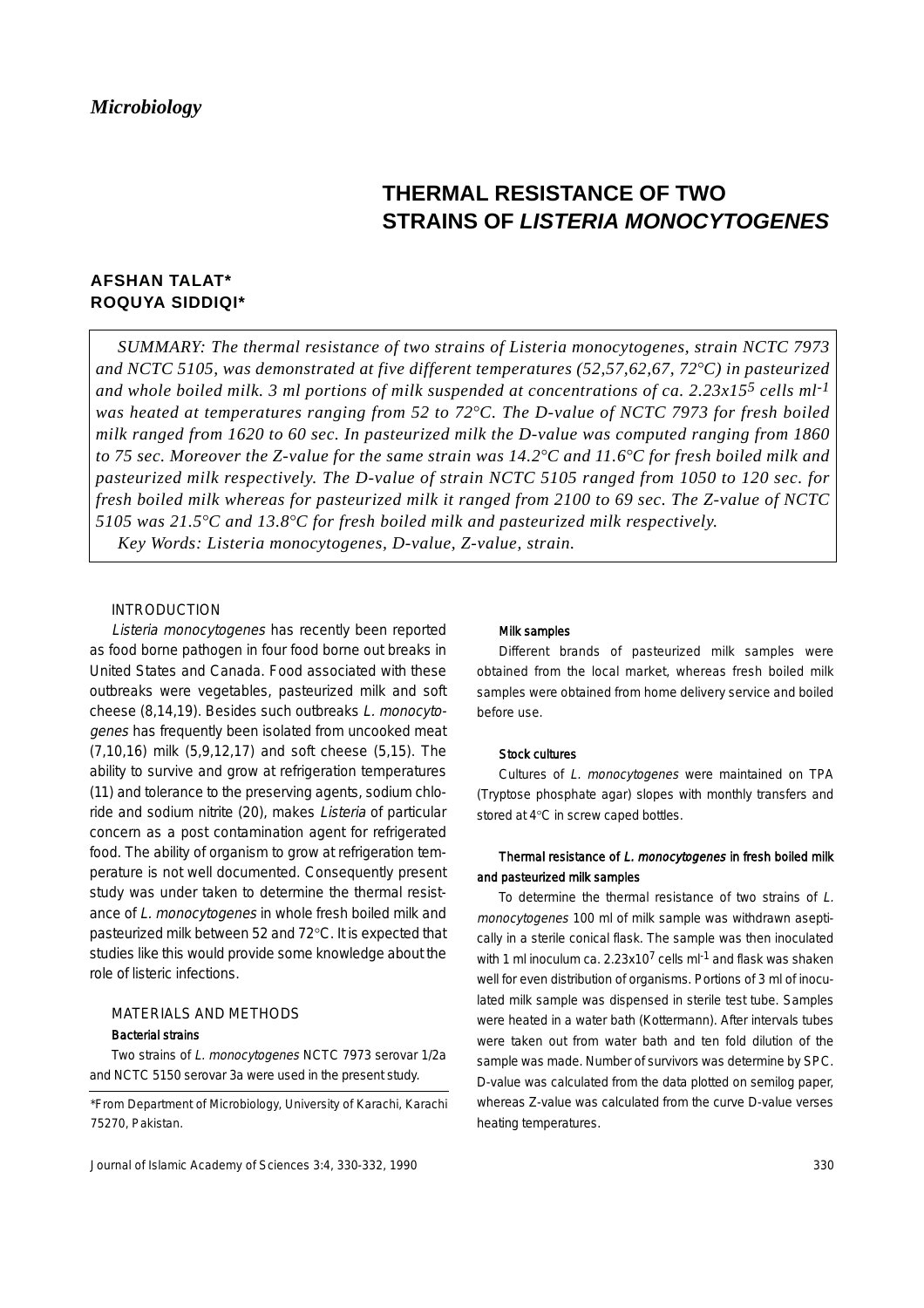### THERMAL RESISTANCE OF L. MONOCYTOGENES TALAT, SIDDIQI

# RESULTS

Results of thermal resistance of two strains of L. monocytogenes NCTC 7973 and NCTC 5105 in fresh boiled milk and commercially available pasteurized milk at temperatures between 52-72°C are shown as D-value in Table 1, moreover Z-value of each strain for both types of milk is also shown in the same table.

The D-value estimated for NCTC 5105 in case of fresh boiled milk ranged from 1050-120 seconds. The observed Z-value was 21.5°C. Initially ca. 2.23x105 cells were suspended in fresh boiled milk and heated at different temperatures. Results obtained indicated a linear decrease in population density. D-value obtained for NCTC 7973 ranged from 1620-66 seconds. The observed Z-value was 14.2°C. The D-value at 72°C was 66 seconds for NCTC 7973 whereas it was D-value at 72°C was 66 seconds for NCTC 7973 whereas it was 120°C for NCTC 5105 at the same temperature. The comparative study of thermal resistance of these two strains revealed that NCTC 5105 was more heat resistant then NCTC 7973 in fresh boiled milk.

The D-value in pasteurized milk ranged from 2100-60 seconds and 1860-75 seconds for NCTC 7973 and NCTC 5105 respectively. Whereas Z-value in pasteurized milk was 13.8°C for NCTC 5105 and 11.6°C for NCTC 7973. The D-value obtained at 72°C was 60 seconds which is less than D-value obtained for NCTC 5105 and NCTC 7973 in fresh boiled milk at the same temperature. Data indicate that both tested strains of L. monocytogenes appeared to be more heat resistant in fresh boiled milk as compared to pasteurized milk.

# **DISCUSSION**

The role and importance of L. monocytogenes as an agent of food borne disease is becoming increasingly apparent. Recent outbreaks of listeriosis have led to the implication of a variety of foods, particularly dairy products as source of the pathogen (8,13,19). It was suggested that pasteurized milk used to make cheese was a possible source of an outbreak of listeriosis in 1979 (18). Reports on thermal resistance of L. monocytogenes have produce conflicting results (1,2). The most comprehensive study on heat resistance of L. monocytogenes was reported by Bradshaw et al. in 1985. Their data revealed that L. monocytogenes does not tolerate the lowest legal pasteurization temperature. Whereas Garayzabal et al. in 1986 isolated L. monocytogenes from ca. 21% of milk samples pasteurized at 78°C for 15 seconds in processing plant in Spain. This finding was supported by Doyle et al. (1987) who interpreted their results that *L. monocytogenes* is more thermotolerant than most non spore forming bacterial pathogenes and may in some instance survive minimum pasteurization temperature treatment.

There is no information available about the presence of Listeria in fresh raw milk sued in our country. It is possible that Listeria may be present in the milk because of shedding from a symptomatic animals. Such occurrence in raw milk has previously been noted in several countries (18). Hence it seems reasonable to believe that fresh raw milk of different animals used here may contain considerable amount of Listeria which may cause a hazard at any moment. The same fresh milk contaminated with Listeria when undergoes pasteurization process and if the organism survive the minimum pasteurization temperature as reported by Doyle et al. (6) then people using this type of milk are really at risk. Data of present study on thermal resistance of L. monocytogenes demonstrated that the thermal resistance of NCTC 7973 appeared to be higher in fresh boiled milk as compared to pasteurized milk. Similar results were obtained for NCTC 5105. Thermal resistance of L. monocytogenes has also been observed by Bradshaw et al. in 1986, who used L. monocytogenes strain Scott A, using different raw and sterile milk products found that L. monocytogenes showed resistance in sterile milk products.

|                           | D-Value (Seconds)        |                  |                         |                  |
|---------------------------|--------------------------|------------------|-------------------------|------------------|
|                           | <b>Fresh Boiled Milk</b> |                  | <b>Pasteurized Milk</b> |                  |
| Temperature               | <b>NCTC 7973</b>         | <b>NCTC 5105</b> | <b>NCTC 7973</b>        | <b>NCTC 5105</b> |
| 1 $52^{\circ}$ C          | 1620                     | 1050             | 1860                    | 2100             |
| $2\,57^{\circ}\mathrm{C}$ | 900                      | 630              | 1410                    | 750              |
| 3 $62^{\circ}$ C          | 150                      | 150              | 168                     | 360              |
| 4 $67^{\circ}$ C          | 90                       | 138              | 111                     | 102              |
| $5\quad72^{\circ}$ C      | 66                       | 120              | 75                      | 60               |
| $Z$ -Value $°C$           | $14.2$ °C                | $21.5^{\circ}$ C | $11.5^{\circ}$ C        | $13.8^{\circ}$ C |

Table 1: D-Value estimates for two strains of L. monocytogenes.

<sup>331</sup> Journal of Islamic Academy of Sciences 3:4, 330-332, 1990